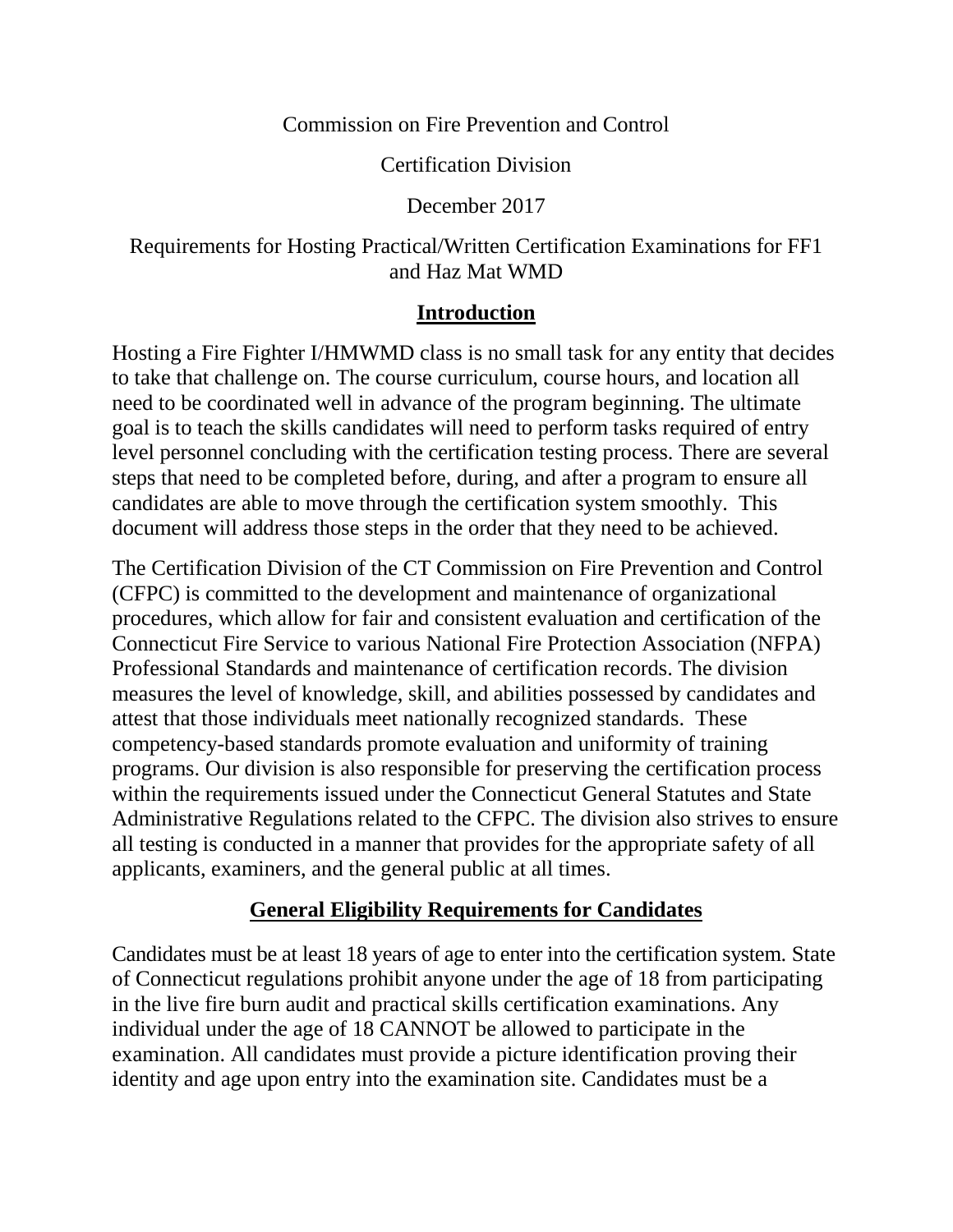member of the Connecticut Fire Service or a mutual aid fire department at time of application.

## **Certification Practical Host Site Facility/Apparatus Requirements**

The host entity Lead Instructor is responsible to provide and ensure that the required equipment is in place at least one hour prior to the start of the examination. All equipment and materials must be in safe condition, meet all appropriate NFPA and alternative standards, and be in good working order. Should any other department, organization, or individual provide equipment, it is the Lead Instructor's responsibility to provide them with the requirements as soon as possible, but at least 14 days prior to the examination. The CFPC Certification Division will not be responsible for any equipment or material, other than our own, being used during practical skills examinations. The Certification Division cannot conduct a partial examination. **Should the required equipment not be available at the beginning of the exam the Lead Instructor has one hour from the assigned start time to get any missing equipment needed for the test. If equipment cannot be obtained The Chief Examiner on site will postpone the examination. If for any reason the required equipment cannot be provided on the day of the examination, contact the Certification Division as soon as possible.**

The below list details the exact equipment needs on examination day. In addition to equipment listed, a facility for staging and sequestering candidates during the test is also needed. This facility needs to be able to accommodate all of the candidates and Certification Examiners in a staging area away from the testing locations. Ideally this is an indoor facility for candidates to be comfortable and safe as they wait to complete each of the stations on the test.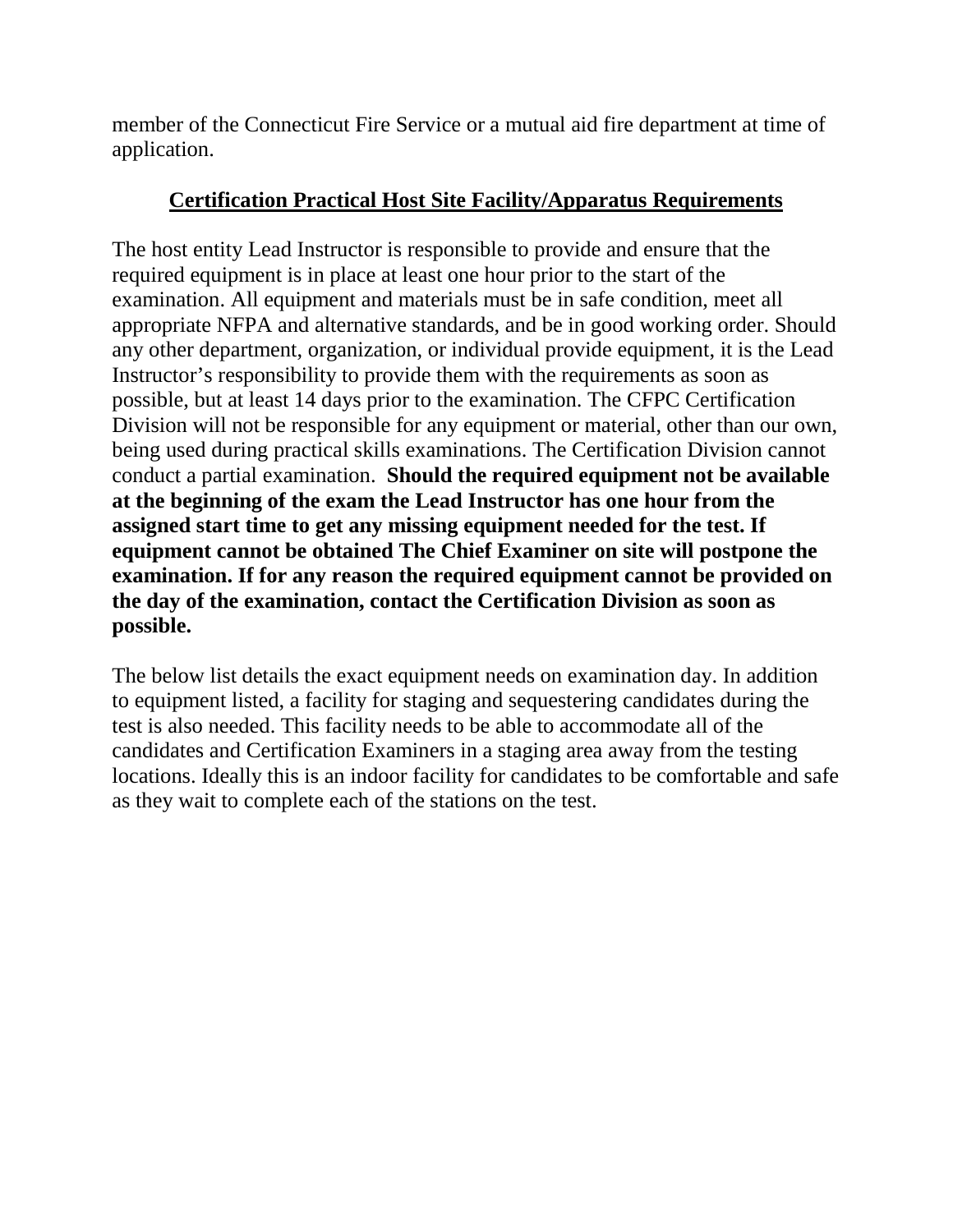## **Commission on Fire Prevention and Control Fire Fighter I Practical Skills Day Facility and Equipment Needs List**

|                | <b>QTY</b>   Equipment Needs            |                | <b>QTY</b>   Equipment Needs               |
|----------------|-----------------------------------------|----------------|--------------------------------------------|
|                |                                         |                |                                            |
|                | <b>Department Ladders</b>               |                | <b>Ropes</b>                               |
| 1              | 20' Single Ladder (roof type)           | $\overline{2}$ | Kernmantle $-30'$ min. in Length           |
| 1              | 24' Extension Ladder                    | $\overline{2}$ | Synthetic $-30'$ min. in Length            |
| 1              | 35' Extension                           | $\overline{2}$ | Natural Fiber $-30'$ min. in Length        |
| 1              | Combination/A Frame ladder              |                |                                            |
|                |                                         |                | <b>Hose and Appliances</b>                 |
|                | <b>SCBA</b>                             | 1              | Fire Engine (seat and belt 4 people)       |
| 1              | Complete SCBA per Candidate             | $\overline{4}$ | <b>Spanner Wrenches</b>                    |
| 1              | Spare Cylinder per Candidate            | $\overline{5}$ | 50' Lengths 1 3/4" hose                    |
| $\mathbf{1}$   | Black Out Shield (if available)         | $\overline{5}$ | 50' Lengths 2 1/2" hose                    |
| $\mathbf 1$    | <b>SCBA Cleaning Kit</b>                | $\mathbf{1}$   | 2 1/2" Playpipe Nozzle                     |
|                | <b>Hand Tools</b>                       | $\mathbf{1}$   | 1 1/2" Adjustable Combination Nozzle       |
| 2              | Pick-head Axes                          | $\mathbf{1}$   | Small Diameter Washing Nozzle              |
| 2              | Flat-head Axes                          | $\overline{2}$ | 2 1/2" Single Gates                        |
| $\overline{2}$ | Halligan Bars                           | $\mathfrak{D}$ | $2\frac{1}{2}$ to $1\frac{1}{2}$ Gated Wye |
| $\overline{c}$ | <b>Plaster Hooks</b>                    |                |                                            |
| $\overline{2}$ | <b>Pike Poles</b>                       |                | <b>Lighting Equipment</b>                  |
|                |                                         |                | One of the Following                       |
|                |                                         |                | <b>Vehicle Mounted Generator</b>           |
|                |                                         |                | Apparatus Inverter                         |
|                | <b>Power Equipment</b>                  |                | Portable Generator                         |
| 1              | Circular Saw with Metal and Wood Blades | 1              | <b>Junction Box</b>                        |
|                |                                         | $\overline{3}$ | <b>Electrical Cables</b>                   |
|                | <b>Loss Control Equipment</b>           | 3              | Portable Lights                            |
| 3              | <b>Salvages Covers</b>                  |                | Variety of Electrical Adapters             |
| $\overline{2}$ | <b>Brooms</b>                           |                |                                            |
| $\mathbf{1}$   | Smoke Ejector                           |                | <b>Water Source</b>                        |
| $\overline{c}$ | Sprinkler wedges                        | $\overline{2}$ | Hydrants                                   |
|                | <b>General Equipment</b>                |                |                                            |
| 4              | <b>Portable Radios</b>                  |                |                                            |
| 1              | First Aid Kit                           |                | <b>General Props</b>                       |
| 1              | Resuscitator                            |                | Material for Salvage Cover Deployment      |
| 1              | Medical Oxygen                          | $\mathbf{1}$   | Mannequin/rescue Dummy with their          |
|                |                                         |                | <b>Extremities</b>                         |
|                |                                         | $\mathbf{1}$   | Prop For Sprinkler Head                    |
|                |                                         | $\mathbf{1}$   | Prop for Reduce Profile -                  |
|                |                                         |                | Vertical/Horizontal                        |
|                |                                         |                |                                            |
|                |                                         |                |                                            |
|                |                                         |                |                                            |
|                |                                         |                |                                            |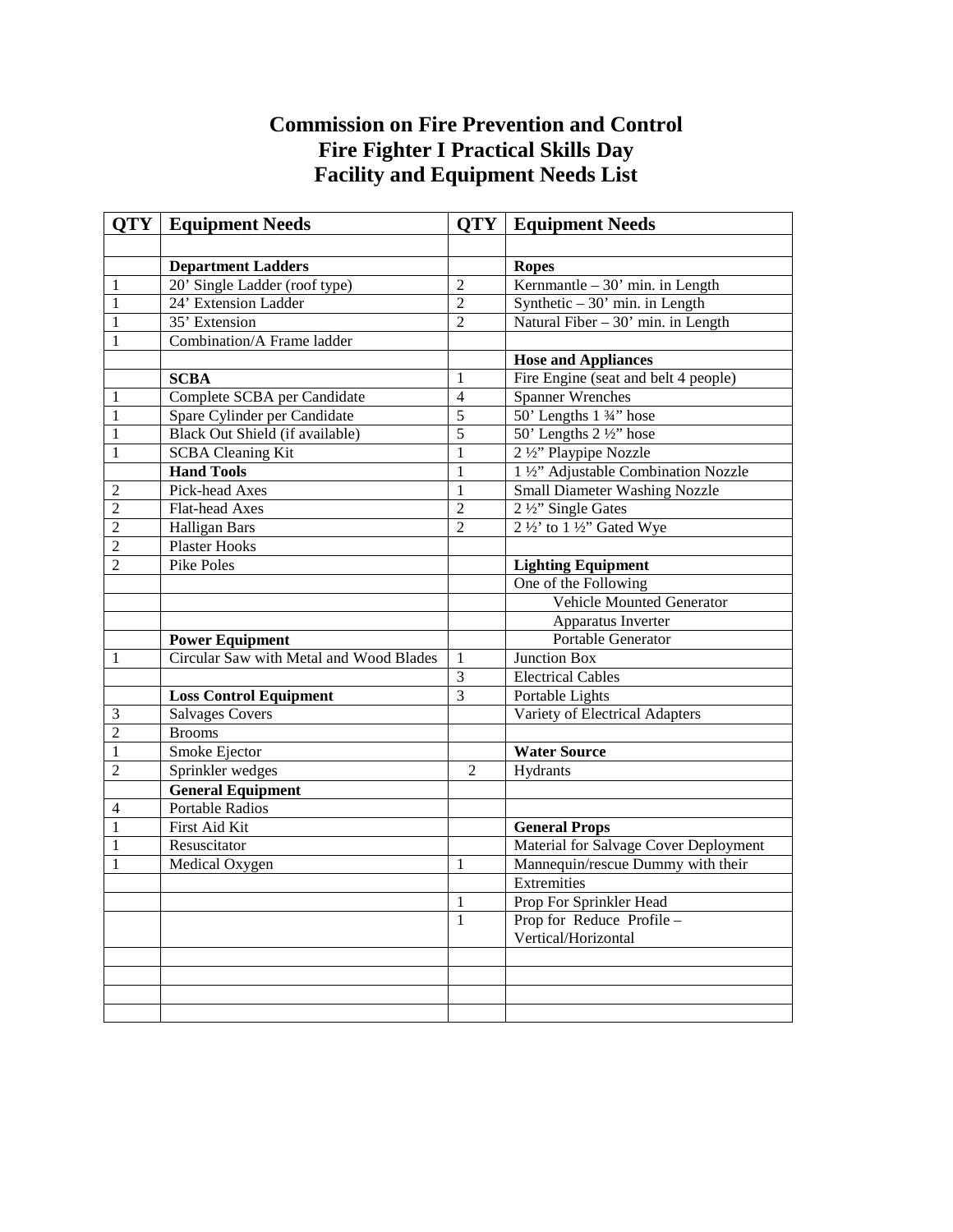## **Examiners**

The Commission on Fire Prevention and Control will provide one or more Chief Examiners to administer the practical examination as well as all required evaluation documents. As the Lead Instructor you are responsible to provide *Seven (7)* Examiners and **One (1)** Pump Operator / driver to serve as station evaluators for the Examination Stations.

**Those individuals who will serve as Examiners must be State of Connecticut Certified Fire Service Instructor I, have attended the State of Connecticut station evaluator training program, and cannot have instructed the candidates in the specific skill that they will evaluate. They must be knowledgeable in the subject matter that they will evaluate. Also Directors, Assistant Directors, Lead Instructors or any one that has a vested interest in the class cannot Evaluate.** A letter will be sent out by the Certification Division to the Lead Instructor with a form to fill out for potential station evaluators requested by the host entity for the Practical Skills Examination. Certification will verify those names listed to ensure they have met the minimum requirements above. **If a substitute examiner has to be added to the examiner list for whatever reason, the Certification Division must be notified to verify that the substitute meets the above requirements.** Various factors influence the amount of time that an examination will take so it is impossible to predict an ending time for the examination. To maintain the integrity of the examination process it is imperative that examiners be on site for the entire examination. At a minimum, examiners must be scheduled to be on site from 8AM to 5PM. Please do not choose as examiners persons that cannot be on site during those hours.

# **Certification Application Process**

The Lead Instructor is responsible for requesting dates for the Live Burn Audit, Practical, and Written Exam Test dates. This section will detail how the Lead Instructor shall accomplish scheduling each of those required dates into the Certification testing calendar.

At least 60 days prior to the anticipated examination date the Lead Instructor or designee shall submit to the Certification Division a completed "Practical Skills Examination Application" form. This application asks the requester to indicate the number of candidates, two requested examination dates (primary and alternate), address of requested examination, and date/location of the required Live Burn Audit. **This audit, while not conducted as an examination, constitutes a component of the qualifying process and is a prerequisite for certification at the Firefighter I level.**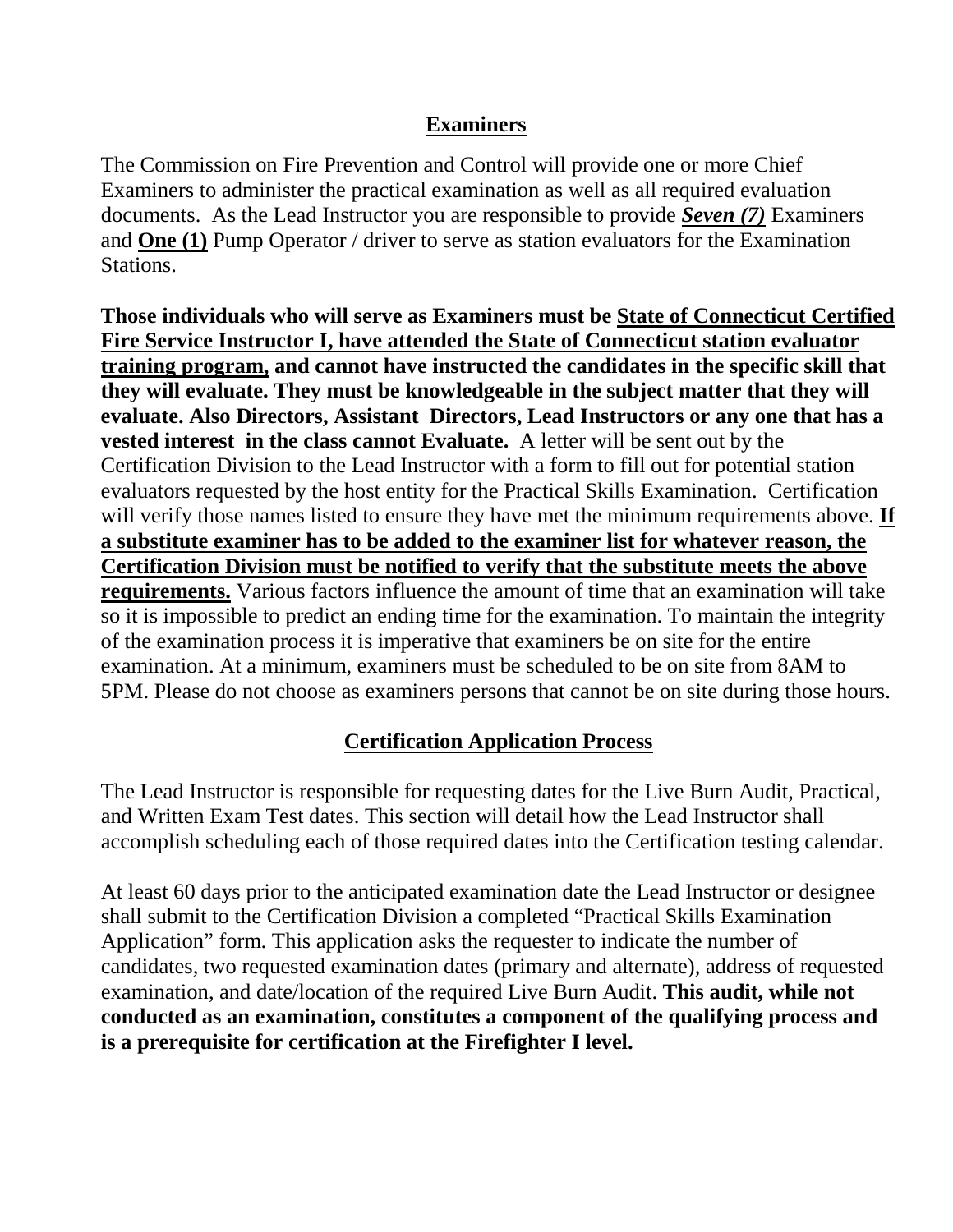At least 28 days prior to the anticipated examination date the Lead Instructor or designee shall submit to the Certification Division a completed "Written Examination Application" form. This application asks the requester to indicate the number of candidates, two requested examination dates (primary and alternate), number of total candidates the facility can accommodate, address of the requested examination, and the billing information.

It is imperative for the Lead Instructor to ensure that these forms are submitted within these time windows or sooner. Certification has a limited amount of test dates available, especially for Practical Skills Examinations.

# **Live Fire Suppression Verification Form**

On the day of the scheduled Live Burn Audit, the Certification Division will send an auditor to the location of the live fire training session. A live fire suppression verification form for each candidate needs to be initialed by the auditor at the live burn. Completion of this process is required for candidates to move on to the Practical Skills examination. Candidates must show a photo ID on the day of the live fire training and must be at least 18 years of age to participate. The live burn for Fire Fighter I fulfills the Job Performance Requirement for Interior Structural Fire Attack. Lead Instructors can download and print the form from the CFPC website.

## **Fire Fighter I Position Task Book**

The Position Task Book (PTB) has been developed for the level of Fire Fighter I. The PTB lists the performance requirements (tasks) for this level in a format that allows a trainee to be evaluated against written guidelines and is to be used in conjunction with Practical Evaluation Sheets (Skill Sheets). Successful performance of all tasks, as observed and recorded by a qualified evaluator, will result in a recommendation to participate in the written certification examination.

Evaluation and confirmation of the individual's performance of all tasks may involve more than one evaluator and can occur on a scenario involving one Skill Sheet or on a scenario involving multiple Skill Sheets. It is important that performance be critically evaluated and accurately recorded by each evaluator. All tasks must be evaluated. All statements within a task which require an action (contain an action verb) must be demonstrated before that task can be signed off.

A Class Instructor line is provided for each Job Performance Requirement (JPR). The instructor who delivered the lesson and provided direct instruction of that particular JPR shall be listed for the appropriate JPR. An Evaluator signature line is provided to record